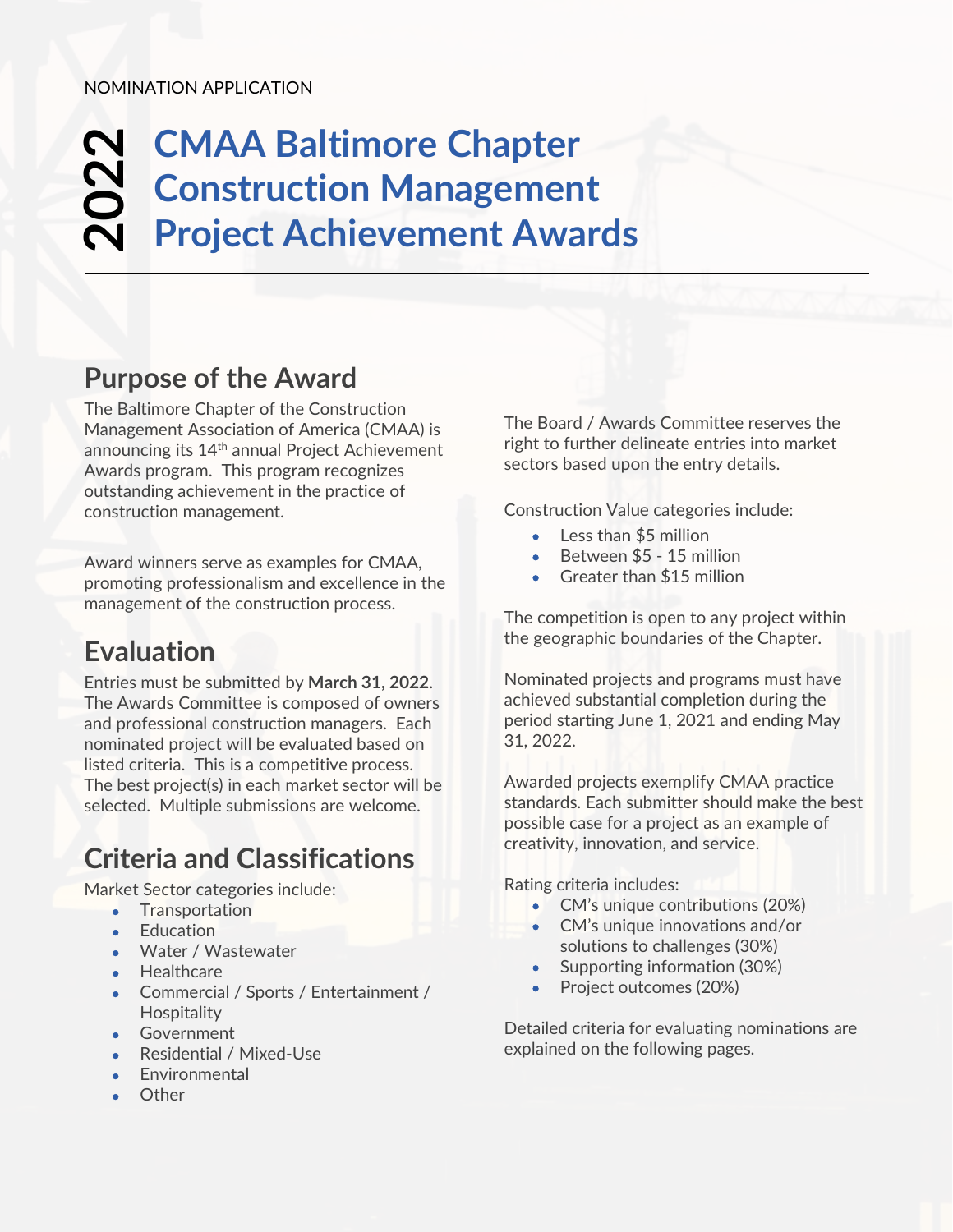## **2022 CMAA Baltimore Chapter Construction Management Project Achievement Awards**

## **Section 1. Project and Team Information**

Name of Submitter

- Address
- Phone Number
- **Email**

Project Delivery Method

Project Description (max 150 words)

- Construction Value
- Contract Term

Participants (include names and email addresses)

- **Owner**
- Construction Manager / Project Manager
- Design-Builder
- General Contractor
- Other Key Stakeholders

## **Section 2. CM Innovations and Contributions**

Provide a statement (max 350 words) describing unique contributions the CM made to the success of this project or program.

Questions to consider:

- What did the CM do that was unique and special?
- What did the applicant provide that another CM firm would not or could not have provided?
- Emphasize how the CM solved a problem, created an opportunity, or overcame challenges.



*2021 Overall Project Achievement Award | Over \$15 Million I-270 At Watkins Mill Road Interchange (Transportation) MDOT SHA District 3 | Wagman*

# **Section 3. Supporting Information**

Provide detail (max 850 words) to support the statement(s) made in the previous section. This section must relate to and support statements made in the previous section.

The Committee will look for evidence of the CM's innovation and creativity. Do not provide detailed descriptions of materials, methods, and processes that are well known and commonly used.

Your project's uniqueness might involve only one or two of these elements. Focus on those strong points and make your case.

- Overall Project Management Efforts
- Overall management
- Team leadership
- Project delivery method
- Quality management
- Cost management
- Schedule management
- Safety management
- Customer service
- Public Awareness
- Risk mitigation
- **Sustainability**
- Lean methods
- Use of technology
- Unique challenges and CM responses

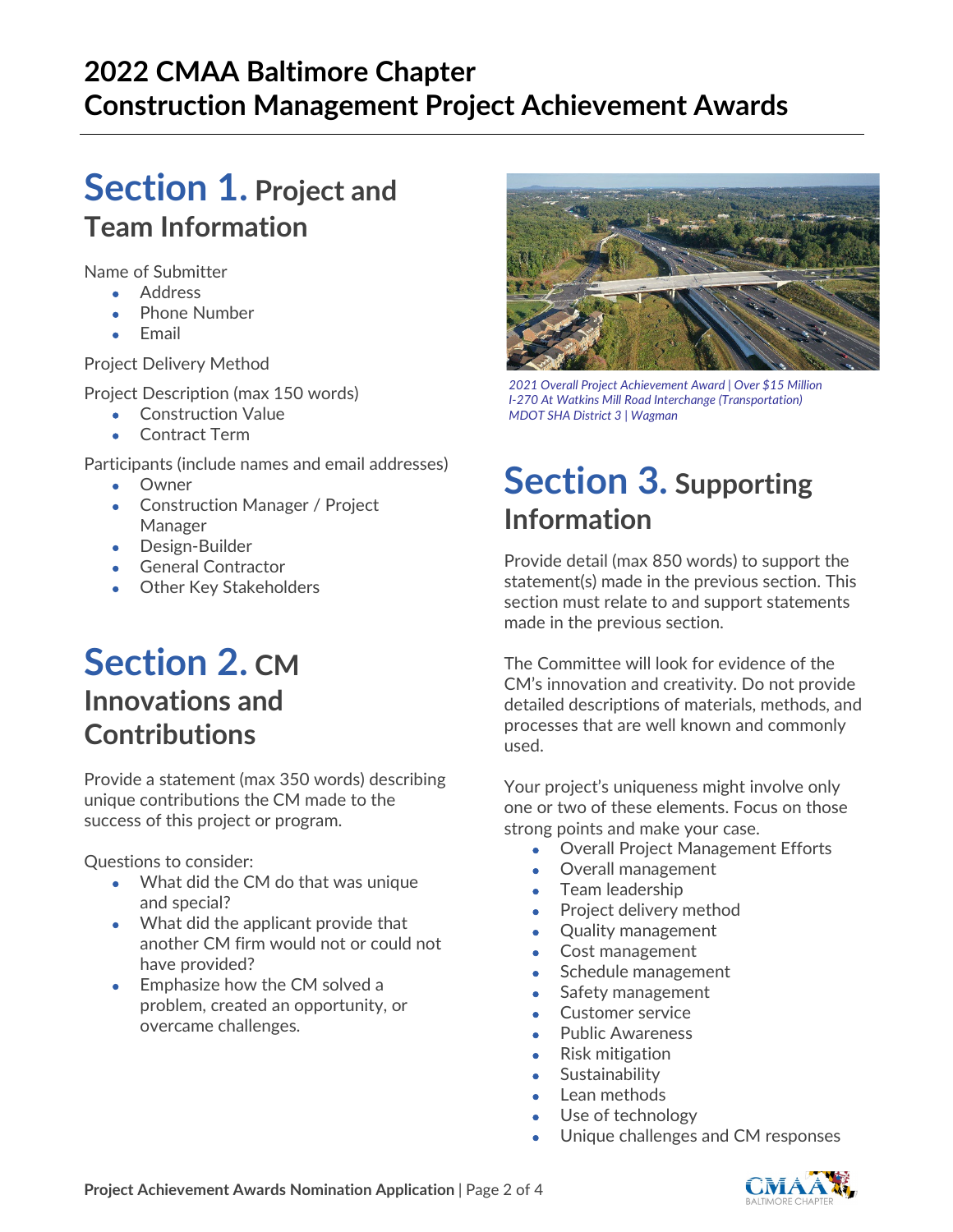## **2022 CMAA Baltimore Chapter Construction Management Project Achievement Awards**



*2021 Project Achievement Award | Less Than \$5 Million Broadneck Peninsula Trail Phase II (Transportation) Anne Arundel County | Development Facilitators, Inc.*



*2021 Project Achievement Award | Less Than \$5 Million Newborn Nursery Renovation (Healthcare) Greater Baltimore Medical Center | Johnson, Mirmiran & Thompson, Inc.*

# **Section 4. Project Outcomes**

Cover the following (each, max 150 words):

- **Schedule Performance** *|* Did the project meet he schedule requirements?
- **Cost Performance** *|* How did final cost compare to budgeted amount?
- **Claims** | Were there any claims associated with the project? If yes, explain.
- **Safety** | What was the project's safety record? Please include OSHA recordable injury / illness rates.
- **Client / Owner Letter or Testimonials** | Provide a testimonial or endorsement statement by the project owner, including full contact information if the source of this statement is different from the owner contact listed in your Project and Team Information section.

# **Section 5. Images and Supporting**

#### **Documentation**

Provide high resolution (300dpi) images of the project

- Three images during construction
- Three images of the finished project
- A balanced mix of both landscape and portrait-oriented images

Each file can be no larger than 10 MB.

Include all appropriate photo credit information.

Include a statement that you are authorized to give CMAA permission to use these photos in publicity and promotional activities.

Upload a testimonial or endorsement statement by the project Owner, if you did not include one in the Project and Team Information section.

Include full contact information if the source of this statement is different from the owner contact listed previously.

# **Section 6. Submission**

You will have an opportunity to print the completed form prior to submitting.



*2021 Project Achievement Award | Over \$15 Million The Arthur J. Altmeyer Building Modernization Project (Government) U.S. General Services Administration | Hill International*